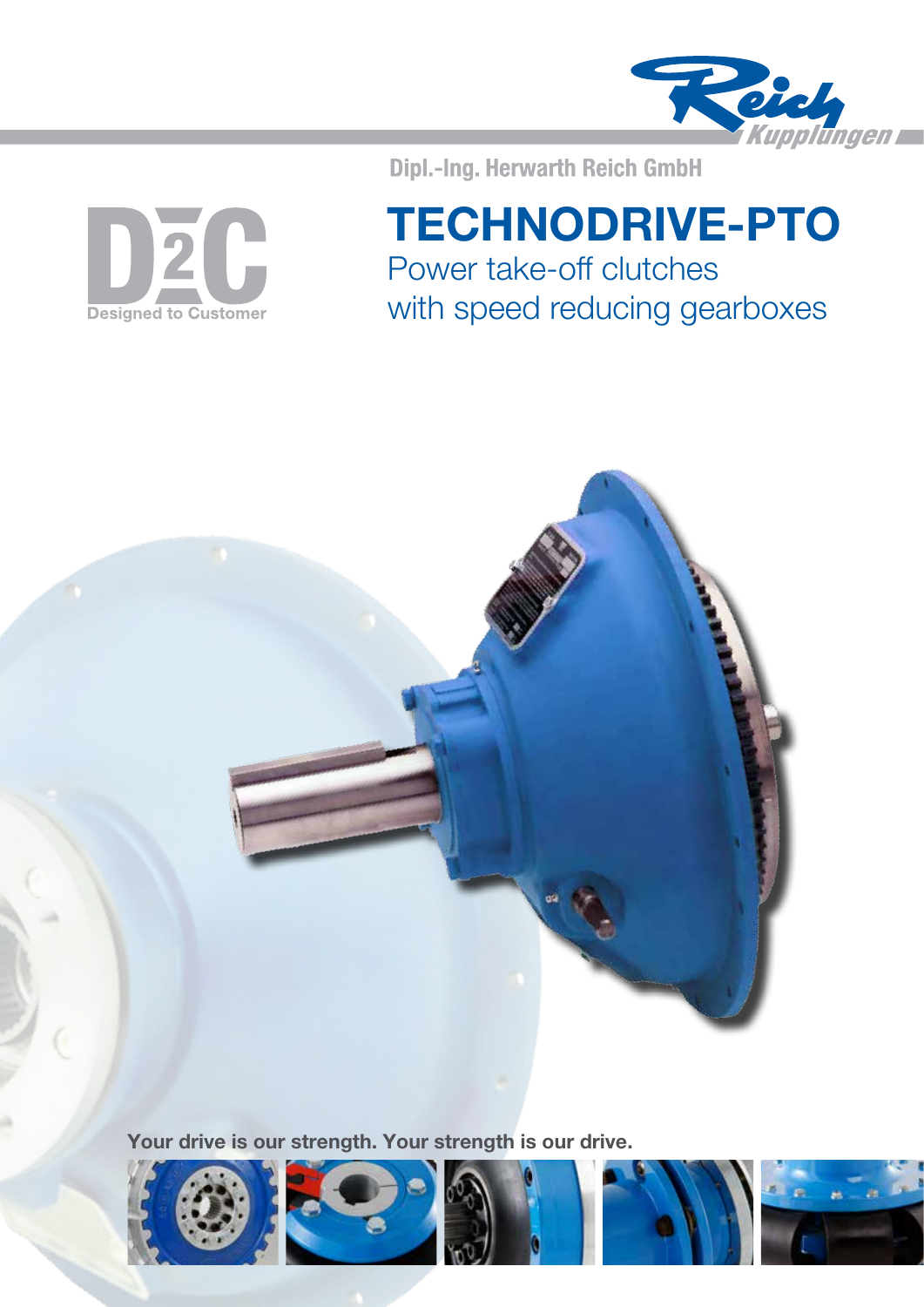# **Contents**

### Page

# D2C – Designed to Customer

The principle of Designed to Customer describes the recipe for success of REICH-KUPPLUNGEN: Utilizing our product knowledge, our customers are supplied with couplings which are developed and tailor-made to their specific requirements. The designs are mainly based on modular components to provide effective and efficient customer solutions. The unique form of close cooperation with our partners includes consultation, design, calculation, manufacture and integration into existing environments. Adapting our manufacturing to customer-specific production and utilizing global logistics concepts provides better after sales service - worldwide. This customer-oriented concept applies to both standard products and production in small batch sizes.

The company policy of REICH-KUPPLUNGEN embraces, first and foremost, principles such as customer satisfaction, flexibility, quality, prompt delivery and adaptability to the requirements of our customers.

REICH-KUPPLUNGEN supplies not only a coupling, but a solution: Designed to Customer.

### Edition July 2014

The present TECHNODRIVE edition renders parts of the previous TECHNODRIVE catalogues obsolete. All dimensions in millimeters. We reserve the right to change dimensions and/or design details without prior notice.

Proprietary notice pursuant to ISO 16016 to be observed:

The reproduction, distribution and utilization of this document as well as the communication of its contents to others without explicit authorization is prohibited. Offenders will be held liable for the payment of damages. All rights reserved in the event of the grant of a<br>patent, utility model or design. <br>
© REICH-KUPPLUNGEN patent, utility model or design.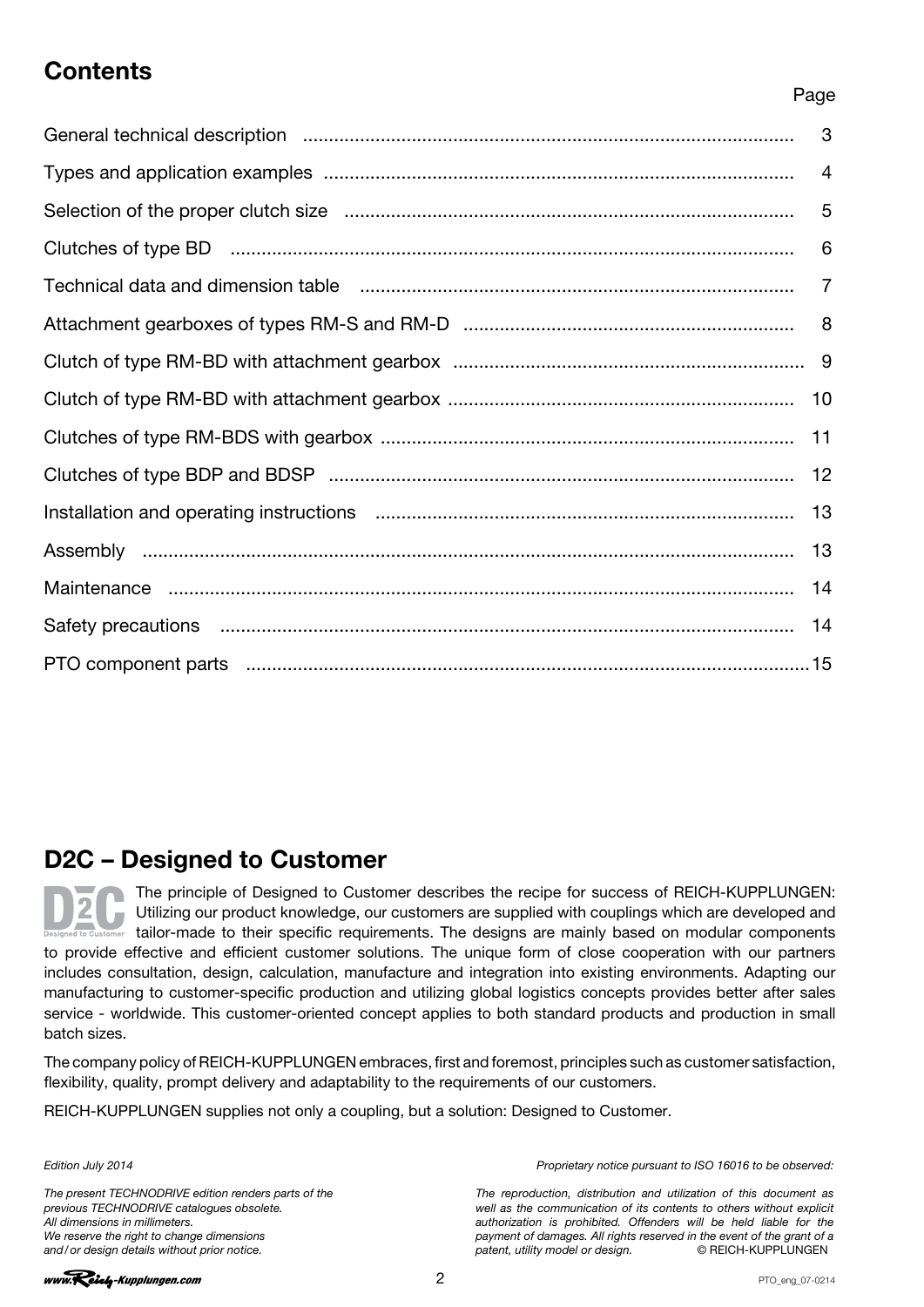# <span id="page-2-0"></span>General technical description

TECHNODRIVE clutches are mechanically actuated dry friction clutches.

Type BD is specifically developed for attachment to diesel engines with housing and flywheel connection dimensions corresponding to the SAE standard. The clutch, complete with mechanical actuating device, housing, and rolling bearing supported input shaft, forms a complete attachment unit that perfectly matches the diesel engine.

TECHNODRIVE clutches are designed for switching the driven machine on and off at rotational speed. The enclosed clutch housing protects the mechanics of the clutch from environmental effects and contamination. The resilient compression of the friction material discs allows for a largely automatic wear adjustment feature. The amply dimensioned bearing arrangement of the output shaft is designed for radial power take-off with pulley.

The actuating forces are transmitted to the actuating sleeve via a ball bearing for all clutch sizes so that high operating speeds are permissible.

Torque transmission is effected via a dry frictional connection through the resilient compression of the friction material discs when the clutch is engaged. An axially displaceable, torsionally rigid positive connection is provided via a toothing between the outside ring screwed to the engine flywheel and the friction material discs. Depending on the clutch size, the clutches are equipped with 1 to 3 friction material discs made from asbestos-free friction material.

When engaging the clutch, the actuating force is transmitted via the cross shaft with actuating fork to the actuator ring with ball bearing and then to the actuating sleeve. During this operation, the angle levers on the pressure plate are pushed outwardly by rollers running against the actuating sleeve, thus creating a resilient compression of the friction material discs due to the lever action generated by pre-tensioned pressure springs in the adjusting ring. When the clutch is disengaged, the pressure springs cause the pressure plate to lift and the inner discs to return into their original position. The actuating mechanism is self-locking in its end positions and free from reactive forces so that unintended engagement or disengagement is not possible.



### The most important components are:

- 2 Angle lever
- 17 Shaft bearing arrangement
- 21 Output shaft
- 28 Cross shaft with actuating fork
- 31 ball bearing
- 32 actuator ring
- 33 actuating sleeve
- 34 adjusting ring
- 35 pressure ring
- 38 outside ring with internal teeth
- 39 friction lining disc with external teeth
- 40 hub
- 41 internal disc
- 42 pressure plate
- 48 pressure spring
- 50 actuating lever
- 51 flywheel pilot bearing with lip seal lubricated for life

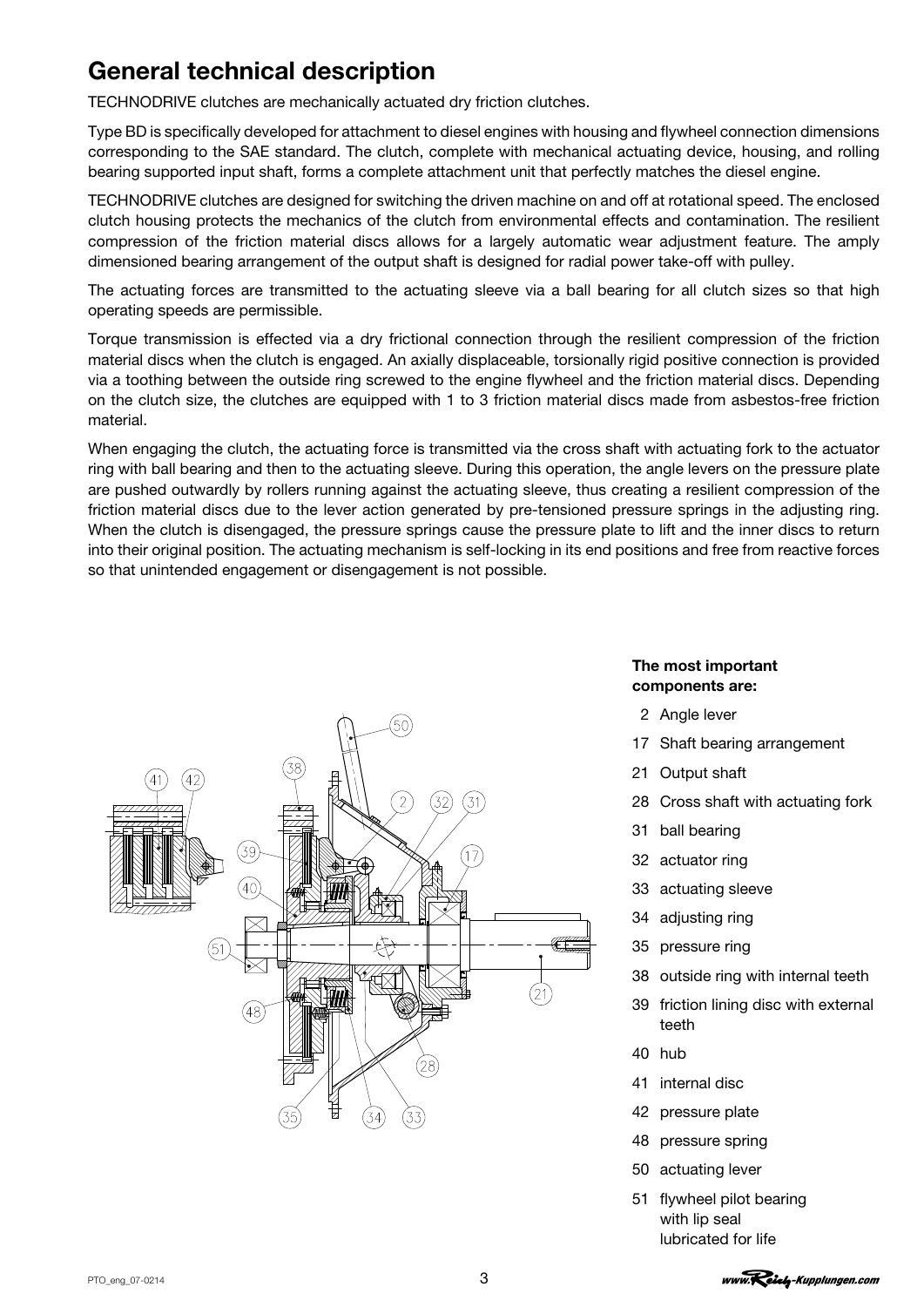# <span id="page-3-0"></span>Types and application examples

Standard clutches of type BD for attachment to diesel engines



### Clutches of types RM-BD / RM-BDS Clutches of types BDP / BDSP



with speed reducing or speed increasing gearbox with hollow shafts for flange-mounting to hydraulic pumps or transfer gearboxes



### Clutches of type BDS

within an enclosed housing version with input shaft and output shaft



**PTO** special types **PTO** PTO **PTO** PTO **PTO** Integral shaft

with highly flexible coupling and with highly flexible support with ARCUSAFLEX





electromagnetic clutch ARCUSAFLEX coupling coupling with cardan shaft attachment

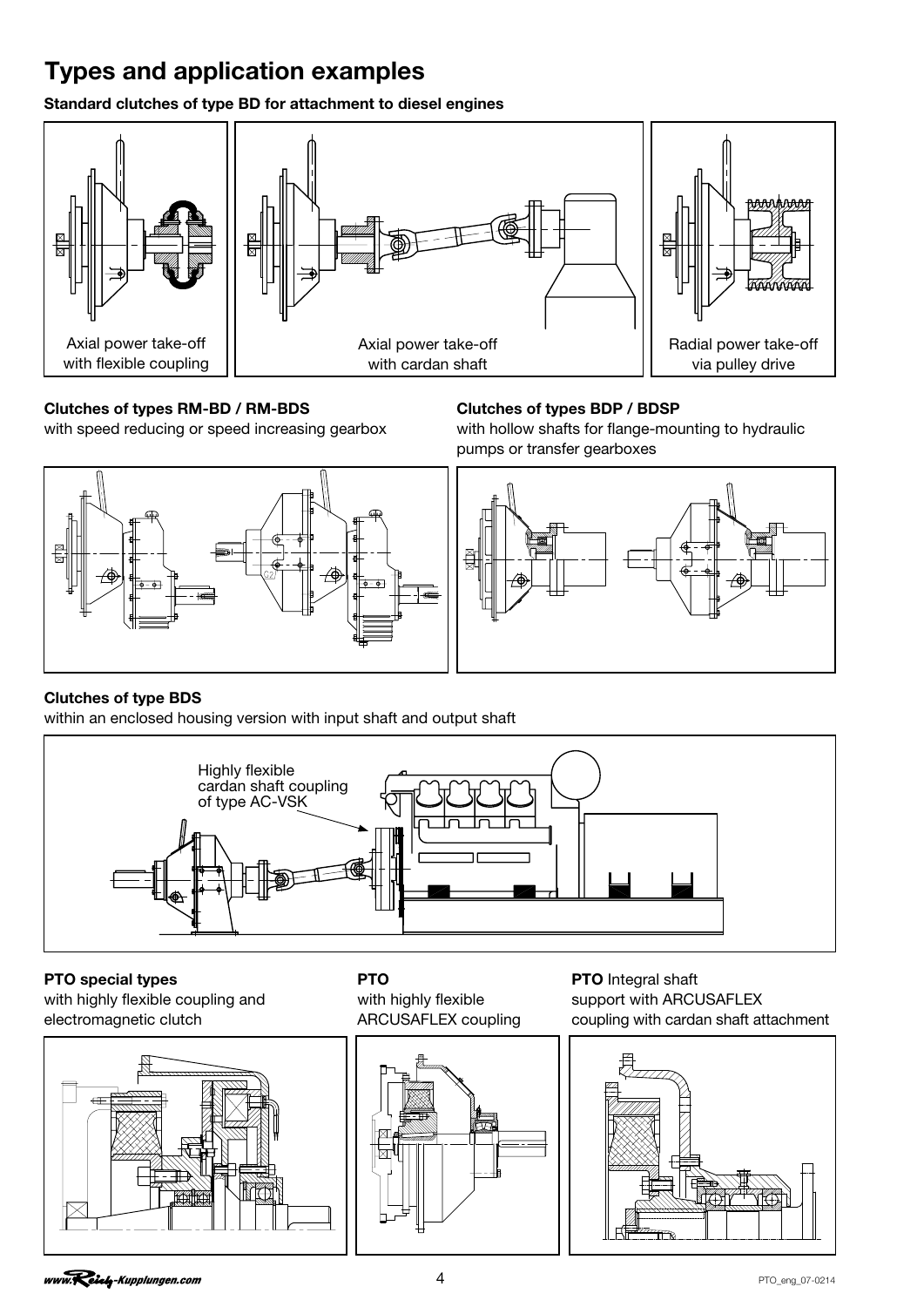# <span id="page-4-0"></span>Selection of the proper clutch size

When selecting the clutch size, a safety factor S needs to be applied for the maximum input torque T.

The following details are required for the clutch design:

- 1. Connection dimensions of the internal combustion engine, number of cylinders
- 2. Power P (kW) at rotational speed n (rpm)
- 3. Max. operating speed
- 4. Type of the driven machine
- 5. Moment of inertia of the driven machine
- 6. Breakaway torque of the driven machine at engagement, if known
- 7. Number of clutch engagements

|   | Prime mover:<br>- Diesel engine, 1 and 2 cylinders                                                                                                          |     |     |                 |             |
|---|-------------------------------------------------------------------------------------------------------------------------------------------------------------|-----|-----|-----------------|-------------|
|   | - Hydraulic motor, diesel engine ≥ 6 cylindersr                                                                                                             |     |     |                 |             |
|   |                                                                                                                                                             |     |     |                 |             |
|   | Driven machine and reference values for the number of clutch engagements                                                                                    |     |     | Safety factor S |             |
| A | Uniform operation with small masses to be accelerated<br>up to 5 engaging operations per hour                                                               |     |     |                 |             |
|   | Centrifugal pumps, deep well pumps, fire fighting pumps,<br>hydraulic pumps, light-weight conveyors, small fans                                             | 1.1 | 1.3 | $1.3 - 1.4$     | $1.4 - 1.6$ |
|   | Uniform operation with medium masses to be accelerated<br>up to 20 engaging operations per hour                                                             |     |     |                 |             |
| B | Reciprocating compressors ( $\geq 4$ cylinders), generators, marine drives,<br>construction machines, piston pumps, mixers,<br>woodworking machines         | 1.2 | 1.5 | $1.6 - 1.8$     | $2 - 2.2$   |
| C | Non-uniform operation with medium masses to be accelerated<br>Driving machine running up to speed within 5 seconds<br>up to 20 engaging operations per hour | 1.6 | 2.1 | $2.2 - 2.4$     | $2.7 - 2.9$ |
|   | Reciprocating compressors ( $\geq 2$ cylinders), flour mills,<br>brick molding machines, cement mixers, gas compressors                                     |     |     |                 |             |
| D | Non-uniform operation with large masses to be accelerated<br>Driving machine running up to speed within 5 seconds<br>up to 40 engaging operations per hour  | 2.2 | 2.8 | $3 - 3.3$       | $3.6 - 3.9$ |
|   | 1-cylinder reciprocating compressors, ball mills, crushers                                                                                                  |     |     |                 |             |

Calculation of the drive-side or load-side input torque  $T_a$ :

Determination of the clutch size:

Example: You are looking for a Technodrive clutch of type BD for driving a centrifugal pump by a 3 cylinder diesel engine with P= 30 kW at 1800 rpm.

Calculation of the engaging input torque:

Selected service factor S = 1,4

Required clutch torque: Selected clutch: Type BD 118 with

PTO\_eng\_07-0214 5

 $T_a$  [Nm] = 9550  $\frac{P[kW]}{P[kW]}$ n[rpm]  $T_a \cdot S \leq T_{\dot{U}}$ (transmission torque of the clutch)

$$
T_a = 9550 \frac{30}{1800} = 159.1 \text{ Nm}
$$
  

$$
T_{\ddot{U}} = T_a \cdot 1.4
$$
  

$$
T_a = 159.1 \cdot 1.4 = 222.74 \text{ Nm} \le T_{\ddot{U}}
$$
  

$$
T_{\ddot{U}} = 240 \text{ Nm} \ge T_a \cdot 1.4
$$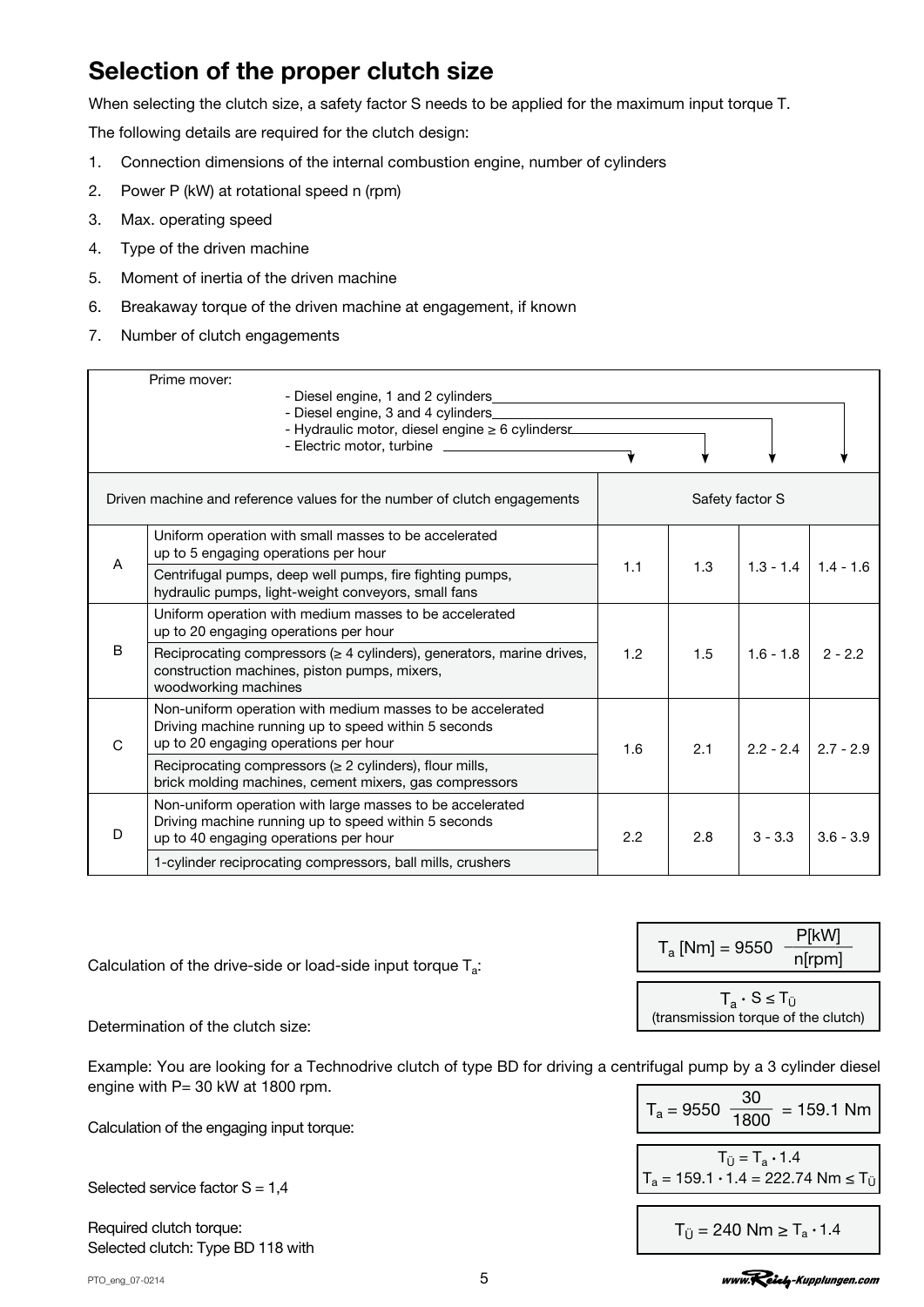# <span id="page-5-0"></span>Clutches of type BD

### Technical data and connection dimensions

For attachment to diesel engines with SAE connection dimensions

| Size           | Housing    |                |   |          |                      |                   | Flywheel connection |             |             |                                        |            | Actuating force |              |     | Weight |    |
|----------------|------------|----------------|---|----------|----------------------|-------------------|---------------------|-------------|-------------|----------------------------------------|------------|-----------------|--------------|-----|--------|----|
|                | <b>SAE</b> |                |   | Τü<br>Nm | $n_{\sf max}$<br>rpm | <b>SAE</b>        | $D_4$<br>mm         | $D_5$<br>mm | $D_6$<br>mm | $J_{\text{total}}$<br>kgm <sup>2</sup> | eng.<br>mm | diseng.<br>mm   | α            |     | kg     |    |
| <b>BD 110</b>  | 4          |                | 5 | 170      | 3500                 | $6\frac{1}{2}$ "  | 215.9               | 200         | 6x8.5       | 0.05                                   | 70         | 50              | $18^\circ$   | 21  | 22     |    |
| <b>BD 112</b>  |            | 4              |   | 200      | 3500                 | $7\frac{1}{2}$ "  | 241.3               | 222.3       | 8x8.5       | 0.07                                   | 90         | 50              | $18^{\circ}$ | 24  | 24     |    |
| <b>BD 112</b>  | 4          |                | 3 | 200      | 3500                 | 8"                | 263.5               | 244.5       | 6x10.5      | 0.08                                   | 90         | 50              | $18^\circ$   | 24  | 25     |    |
| <b>BD 118</b>  | 4          |                | 3 | 240      | 3500                 | 8"                | 263.5               | 244.5       | 6x10.5      | 0.09                                   | 110        | 80              | $18^\circ$   | 29  | 31     |    |
| <b>BD 130</b>  | 4          |                | 3 | 330      | 3100                 | 10"               | 314.3               | 295.3       | 8x11        | 0.14                                   | 220        | 80              | $18^\circ$   | 44  | 47     |    |
| <b>BD 145</b>  | 4          |                | 3 | 450      | 3100                 | $11\frac{1}{2}$   | 352.4               | 333.4       | 8x10.5      | 0.26                                   | 220        | 80              | $20^{\circ}$ | 48  | 52     |    |
| <b>BD 290</b>  | 3          | $\overline{c}$ | 1 | 880      | 2900                 | $11\frac{1}{2}$   | 352.4               | 333.4       | 8x10.5      | 0.48                                   | 220        | 80              | $20^{\circ}$ | 68  | 70     | 75 |
| BD 290 (R)     | 3          | $\overline{2}$ |   | 880      | 2900                 | $11\frac{1}{2}$ " | 352.4               | 333.4       | 8x10.5      | 0.48                                   | 220        | 80              | $20^{\circ}$ | 77  | 79     | 84 |
| <b>BD 390</b>  | 3          |                | 2 | 1320     | 2900                 | $11\frac{1}{2}$   | 352.4               | 333.4       | 8x10.5      | 0.79                                   | 220        | 80              | $20^{\circ}$ | 95  | 98     |    |
| BD 2200 (R)    |            | $\mathbf{1}$   |   | 1960     | 2400                 | 14"               | 466.7               | 438.2       | 8x13        | 1.82                                   | 400        | 180             | $15^{\circ}$ | 156 | $170*$ |    |
| BD 3300 (R)    |            | 1              |   | 2940     | 2400                 | 14"               | 466.7               | 438.2       | 8x13        | 2.61                                   | 500        | 180             | $15^{\circ}$ | 170 | 193*   |    |
| <b>BD 3500</b> |            | 0              |   | 4150     | 2000                 | 18"               | 571.5               | 542.9       | 6x17        | 6.12                                   | 600        | 300             | $15^{\circ}$ |     | 420    |    |

\* R version

### Dimension table

| Size                | Fylwheel         |             |     |         | Shaft            |                 |                            |          |         |             |             |             |             |                      |                      |             |                |                      |             |               |
|---------------------|------------------|-------------|-----|---------|------------------|-----------------|----------------------------|----------|---------|-------------|-------------|-------------|-------------|----------------------|----------------------|-------------|----------------|----------------------|-------------|---------------|
|                     | <b>SAE</b>       | $L_1$<br>mm | mm  | D<br>mm | mm               | Ħ<br>mm         | G                          | L2<br>mm | B<br>mm | $L_3$<br>mm | $L_4$<br>mm | $L_5$<br>mm | $L_6$<br>mm | L <sub>7</sub><br>mm | L <sub>8</sub><br>mm | $L_9$<br>mm | $L_{10}$<br>mm | D <sub>7</sub><br>mm | $D_8$<br>mm | $D_{9}$<br>mm |
| <b>BD 110 SAE 5</b> | $6\frac{1}{2}$ " | 212.5       | 80  | 36.51   | 41.3             | 9.52            | M 10                       | 30.2     | 14      | 71.4        | 18          | 148         | 12          | 25                   | 400                  | 68.5        | 70             | 25                   | 52          | 96            |
| <b>BD 112 SAE 4</b> | $7\frac{1}{2}$ " | 212.5       | 80  | 36.51   | 41.3             | 9.52            | M 10                       | 30.2     | 22      | 71.4        | 18          | 148         | 12          | 25                   | 400                  | 68.5        | 70             | 25                   | 52          | 96            |
| BD 112 SAE 4/3      | 8"               | 184         | 80  | 36.51   | 41.3             | 9.52            | M 10                       | 62       | 16      | 100         | 24          | 148         | 12          | 25                   | 400                  | 40          | 70             | 25                   | 62          | 96            |
| BD 118 SAE 4/3      | 8"               | 221         | 100 | 44.45   | 50.8             | 12.7            | M 10                       | 62       | 18      | 100         | 24          | 148         | 29          | 28                   | 400                  | 40          | 70             | 25                   | 62          | 138           |
| BD 130 SAE 4/3      | 10"              | 297         | 140 | 57.15   | 65.1             | 15.87           | M 10                       | 53.8     | 35      | 100         | 27          | 160         | 33          | 30                   | 400                  | 78          | 70             | 30                   | 72          | 122           |
| BD 145 SAE 4/3      | $11\frac{1}{2}$  | 334         | 165 | 57.15   | 65.1             | 15.87 M 14      |                            | 39.6     | 29      | 100         | 27          | 155         | 45          | 30                   | 400                  | 78          | 70             | 30                   | 72          | 170           |
| <b>BD 290 SAE 3</b> | $11\frac{1}{2}$  | 367         | 165 | 63.50   |                  | 71.4 15.87 M 14 |                            | 39.6     | 50      | 100         | 27          | 155         | 45          | 35                   | 400                  | 111         | 70             | 30                   | 72          | 170           |
| BD 290 (R) SAE 2/1  | $11\frac{1}{2}$  | 367         | 165 | 63.50   |                  |                 | 71.4 15.87 M 14 39.6       |          | 50      | 100         | 27          | 200         | 45          | 35                   | 600                  | 107         | 80             | 30                   | 72          | 170           |
| BD 290 (R) SAE 3    | $11\frac{1}{2}$  | 461         | 150 | 63.50   |                  |                 | 71.4   15.87   M 14   39.6 |          | 50      | 100         | 27          | 155         | 134         | 35                   | 400                  | 111         | 70             | 30                   | 72          | 154           |
| BD 290 (R) SAE 2/1  | $11\frac{1}{2}$  | 461         | 150 | 63.50   |                  |                 | 71.4 15.87 M 14 39.6       |          | 50      | 100         | 27          | 200         | 134         | 35                   | 600                  | 107         | 80             | 30                   | 72          | 154           |
| BD 390 SAE 3/2      | $11\frac{1}{2}$  | 488         | 150 | 63.50   |                  |                 | 71.4   15.87   M14*   39.6 |          | 75      | 100         | 27          | 155         | 134         | 35                   | 400                  | 138         | 70             | 30                   | 72          | 154           |
| BD 2200 SAE 1       | 14"              | 467         | 140 | 88.90   |                  |                 | 100 22.22 M 20 25.4        |          | 62      | 100         | 31          | 215         | 77          | 40                   | 600                  | 179         | 114            | 35                   | 80          | 220           |
| BD 2200 (R) SAE 1   | 14"              | 571         | 140 | 88.90   | 100 <sub>1</sub> |                 | 22.22 M 20 25.4            |          | 62      | 100         | 31          | 215         | 181         | 40                   | 600                  | 179         | 114            | 35                   | 80          | 220           |
| BD 3300 SAE 1       | 14"              | 495         | 140 | 88.90   | 100              |                 | 22.22 M 20                 | 25.4     | 90      | 100         | 31          | 215         | 77          | 40                   | 600                  | 207         | 114            | 35                   | 80          | 220           |
| BD 3300 (R) SAE 1   | 14"              | 600         | 140 | 88.90   | 100              |                 | 22.22 M 20                 | 25.4     | 90      | 100         | 31          | 215         | 181         | 40                   | 600                  | 207         | 114            | 35                   | 80          | 220           |
| BD 3500 SAE 0       | 18"              | 663         | 200 | 114.30  | 127              |                 | 25.40 M 24                 | 15.7     | 24      | 100         | 29          | 305         | 105         | 60                   | 600                  | 265         | 145            | 55                   | 120         | 290           |

\* M 14 x 1,5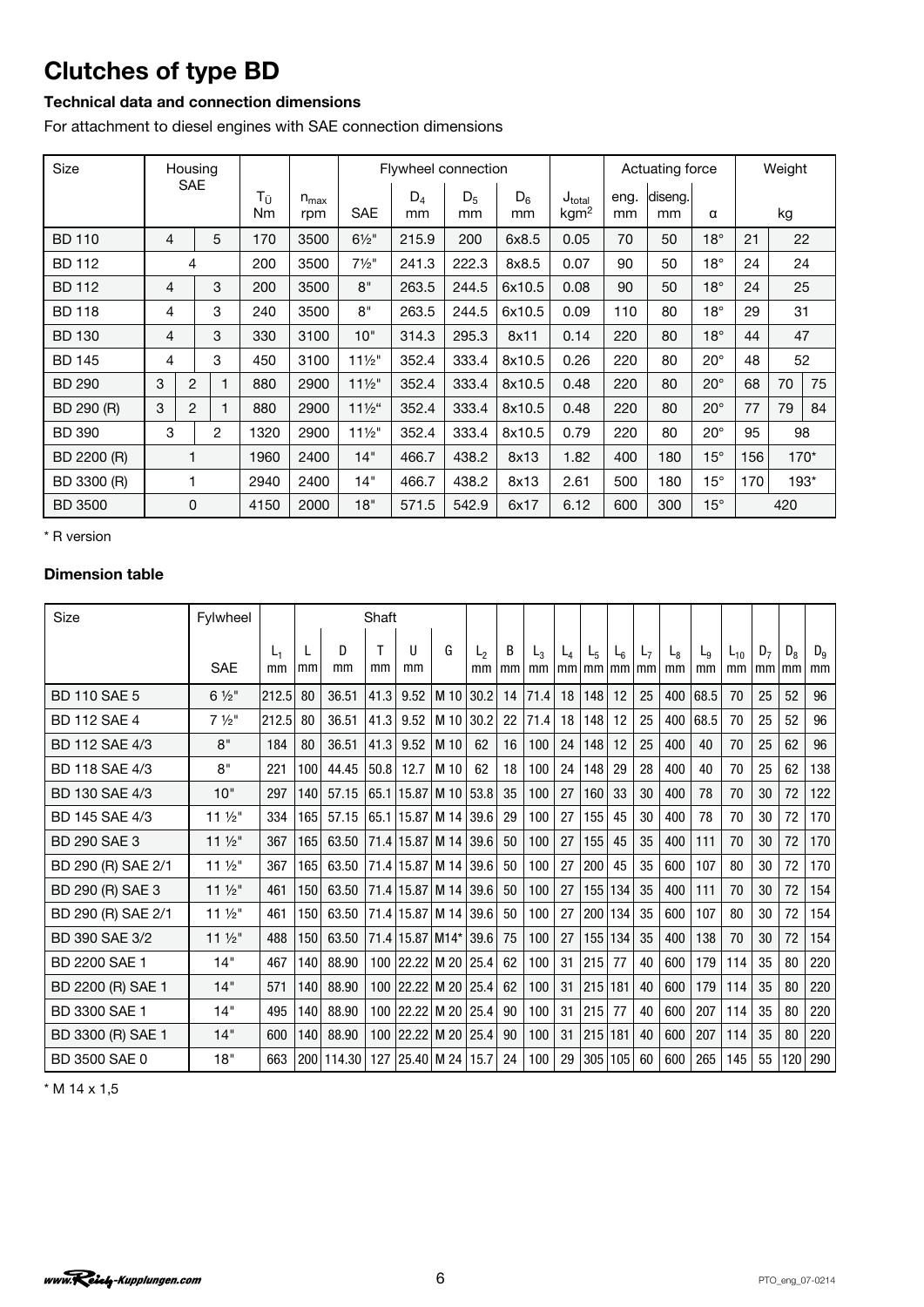# <span id="page-6-0"></span>Clutches of type BD



### Housing connection dimensions

| SAE-Size | $D_1$ | $D_2$ | $D_3$ | d       |
|----------|-------|-------|-------|---------|
|          | mm    | mm    | mm    | mm      |
| 5        | 314.3 | 333.4 | 355   | 8x11    |
| 4        | 362   | 381   | 403   | 12x11   |
| 3        | 409.6 | 428.6 | 451   | 12x11   |
| 2        | 447.7 | 466.7 | 489   | 12x11   |
|          | 511.2 | 530.2 | 552   | 12x11   |
|          | 647.7 | 679.5 | 711   | 16x13.5 |

## Ordering example: Clutch designation BD-290 - 11,5 - 2 PTO clutch type/size Flywheel connection SAE size Housing connection SAE size

### Permissible radial load on the output shaft

For radial power take-off, the permissible radial load  $F_R$  in N is to be calculated according to the following formula while taking a service factor  $S_R$  for the type of drive into account:

| $P \cdot 19100$ |  |
|-----------------|--|
| $n \cdot D$     |  |

P [kW] input power n2 [rpm] output speed D pitch diameter in m

|                |      |                          |                                             |       |       |       |                                        | TRI DUI UITU<br>$v_{\rm R}$ – $v$ |
|----------------|------|--------------------------|---------------------------------------------|-------|-------|-------|----------------------------------------|-----------------------------------|
| Size           | n    |                          | Perm. radial load FR [N] at distance X [mm] |       |       |       | V-belt drive (compressor)<br>$S_R = 5$ |                                   |
|                | rpm  | 30                       | 50                                          | 80    | 100   | 120   | 140                                    |                                   |
| <b>BD 110</b>  | 2600 | 3700                     | 2800                                        |       |       |       |                                        |                                   |
| <b>BD 112</b>  | 2600 | 3700                     | 2800                                        |       |       |       |                                        |                                   |
| <b>BD 118</b>  | 2600 | 5600                     | 4300                                        | 3350  |       |       |                                        |                                   |
| <b>BD 130</b>  | 2300 | 9300                     | 6000                                        | 4300  |       |       |                                        | <del>NAM</del> AMAAAA             |
| <b>BD 145</b>  | 2300 | 18000                    | 12000                                       | 7500  | 6500  |       |                                        | 区                                 |
| <b>BD 290</b>  | 2100 | 18000                    | 12000                                       | 7500  | 6500  |       |                                        | g<br>旧<br>ᡖ                       |
| <b>BD 390</b>  | 2100 | 25000                    | 20000                                       | 15000 | 12500 |       |                                        |                                   |
| <b>BD 2200</b> | 1800 |                          | 21500                                       | 16000 | 13500 | 12000 |                                        | <i>TAAWATA</i>                    |
| <b>BD 3300</b> | 1800 | $\overline{\phantom{0}}$ | 21500                                       | 16000 | 13500 | 12000 |                                        |                                   |
| <b>BD 3500</b> | 1500 |                          | 28000                                       | 27000 | 26500 | 26000 | 25000                                  | $\sqrt{F_R}$                      |

### Type of drive

| Gear or chain drive       | $S_{\rm B} = 1.0$ |
|---------------------------|-------------------|
| V-belt drive              | $S_{\rm B} = 2.5$ |
| Flat belt drive           | $S_{\rm B} = 3.5$ |
| V-belt drive (compressor) | $S_R = 5$         |



www.Reicly-Kupplungen.com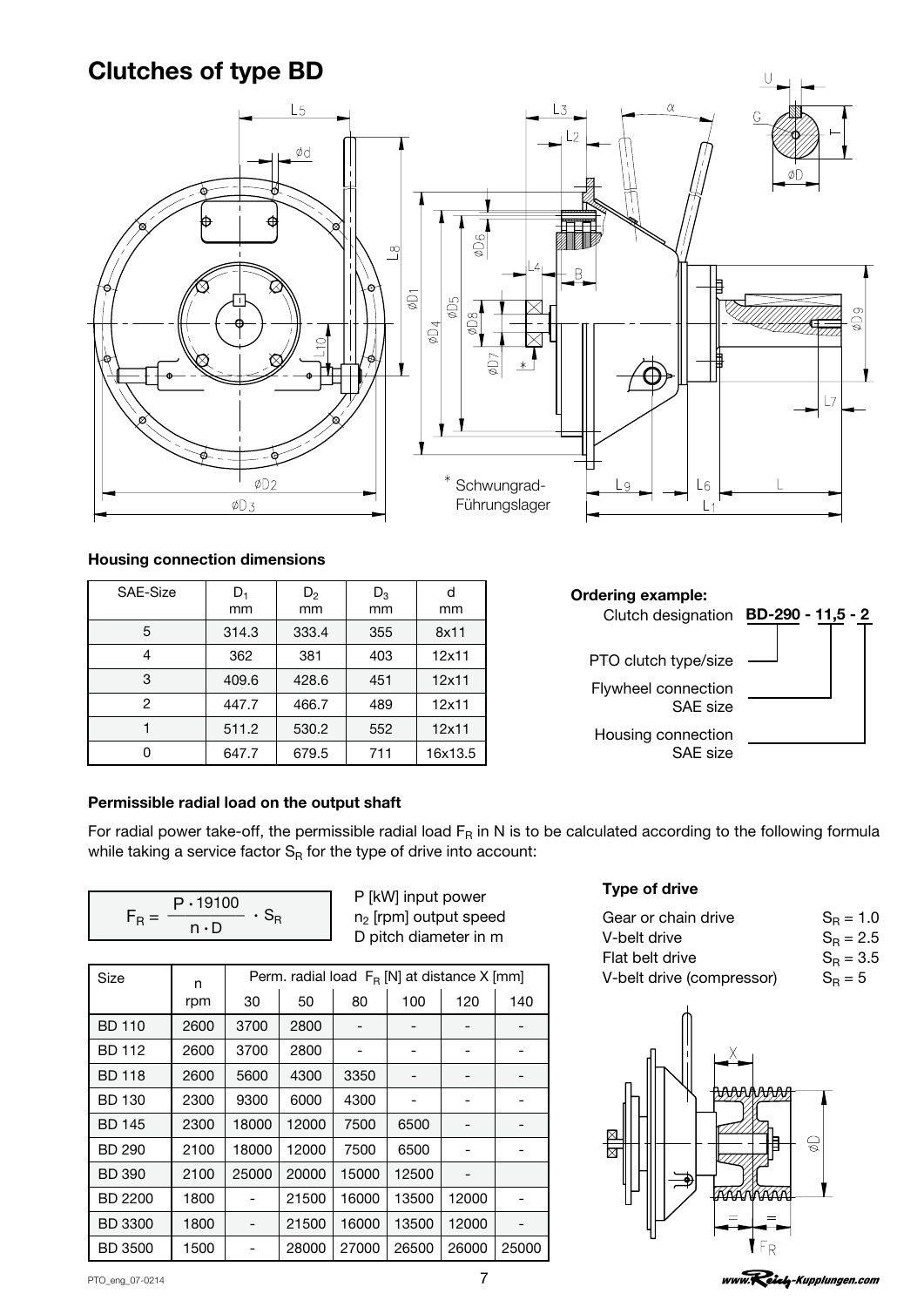# <span id="page-7-0"></span>Attachment gearboxes of types RM-S and RM-D

For diesel engines with SAE connection dimensions

Speed reducing or speed increasing gearbox for attachment with a clutch:

| Transmission | engine speed         | n, |  |
|--------------|----------------------|----|--|
| ratio i      | gearbox output speed | n. |  |

 $T_e$  = perm. max. input torque for continuous operation

 $n_e$  = max. input speed  $P_e$  = max. Nennleistung nominal power

A service factor S, as defined in the selection guidelines, is to be taken into account when selecting the PTO size with gearbox.

Lubrication: We recommend to use oil with EP additives and a viscosity of SAE 90 for the gearbox. The gearbox is delivered without oil filling.

Oil operating temperature: The maximum oil temperature must not exceed 95 °C in continuous operation. In the case of a higher power-take off or operation near the load limit, the gearbox types RM 120 and RM 150 can be supplied with an oil cooling system.

### Motor connection dimensions PTO - Size Gearbox design

|                                     | <b>Type</b>                                              |                              | Identical direction of rotation |      | <b>RM 20 S</b>  |      |      |      |                               |      |      | <b>RM 20 D</b>  |      | Reverse direction of rotation |                                                                                                 |
|-------------------------------------|----------------------------------------------------------|------------------------------|---------------------------------|------|-----------------|------|------|------|-------------------------------|------|------|-----------------|------|-------------------------------|-------------------------------------------------------------------------------------------------|
| Housing: SAE -5 -4 -3<br>Clutch:    |                                                          |                              | 0.64                            | 1.89 |                 | 2.47 |      |      | 0.57                          | 1.00 | 2.00 |                 | 2.71 |                               |                                                                                                 |
| BD 110 - 61/2" 170 Nm               | $T_e$ [Nm]                                               |                              | 75                              | 55   |                 | 50   |      |      | 75                            | 75   | 55   |                 | 50   |                               |                                                                                                 |
| BD 112 - 8" (71/2") 200 Nm          | $n_e$ [rpm]                                              |                              | 2800                            |      |                 | 3500 |      |      | 3500                          |      |      |                 |      |                               |                                                                                                 |
|                                     | $P_e$ [kW]                                               |                              |                                 |      | 12              |      |      |      |                               |      |      | 15              |      |                               |                                                                                                 |
|                                     |                                                          |                              | Identical direction of rotation |      |                 |      |      |      | Reverse direction of rotation |      |      |                 |      |                               |                                                                                                 |
|                                     | <b>Type</b>                                              |                              |                                 |      | <b>RM 45 S</b>  |      |      |      |                               |      |      | <b>RM 45 D</b>  |      |                               |                                                                                                 |
| Housing: SAE -5 -4 -3<br>Clutch:    |                                                          | 0.57                         | 1.50                            | 1.81 | 2.65            | 4.09 |      |      | 0.67                          | 1.00 | 2.00 | 2.88            | 3.40 | 4.00                          | 5.00                                                                                            |
| BD 118 - 8" 240 Nm                  | $T_e$ [Nm]                                               | 160                          | 130                             | 110  | 90              | 70   |      |      | 165                           | 160  | 120  | 120             | 80   | 80                            | 70                                                                                              |
|                                     | $n_e$ [rpm]                                              |                              |                                 |      | 3500            |      |      |      | 2800                          |      |      |                 | 3500 |                               |                                                                                                 |
|                                     | $P_e$ [kW]                                               |                              |                                 |      | 24              |      |      |      |                               |      |      | 30              |      |                               |                                                                                                 |
|                                     | <b>Type</b>                                              |                              | Identical direction of rotation |      | <b>RM 70 S</b>  |      |      |      |                               |      |      | <b>RM 70 D</b>  |      | Reverse direction of rotation |                                                                                                 |
| Housing: SAE -4 -3                  | j.                                                       | 0.50                         | 0.63                            | 0.70 | 1.32            | 1.88 | 2.73 | 3.25 | 0.58                          | 1.00 | 1.58 | 2.00            | 2.45 | 3.00                          | 3.75                                                                                            |
| Clutch:<br>BD 130 - 10" 330 Nm      | $T_e$ [Nm]                                               | 280                          | 280                             | 260  | 220             | 200  | 160  | 120  | 290                           | 290  | 250  | 210             | 190  | 170                           | 155                                                                                             |
|                                     | $n_e$ [rpm]                                              | 2600<br>2700<br>3200<br>2400 |                                 |      |                 |      |      |      | 2500                          |      |      |                 | 3200 |                               |                                                                                                 |
|                                     | $P_e$ [kW]                                               | 38                           |                                 |      |                 |      |      |      |                               |      | 48   |                 |      |                               |                                                                                                 |
|                                     |                                                          |                              |                                 |      |                 |      |      |      |                               |      |      |                 |      |                               |                                                                                                 |
|                                     | <b>Type</b>                                              |                              | Identical direction of rotation |      | <b>RM 100 S</b> |      |      |      |                               |      |      | <b>RM 100 D</b> |      | Reverse direction of rotation |                                                                                                 |
| Housing: SAE -4 -3<br>Clutch:       | Ť                                                        | 0.51                         | 0.81                            | 1.23 | 1.50            | 1.86 | 2.80 | 4.21 | 0.60                          |      |      |                 |      |                               |                                                                                                 |
| BD 130 - 10" 330 Nm                 | $T_e$ [Nm]                                               | 400                          | 380                             | 380  | 350             | 320  | 260  | 230  | 400                           | 400  |      |                 |      | 400 380 350 320 260 230 230   |                                                                                                 |
| BD 145 - 111/2" 450 Nm              | $n_e$ [rpm]                                              | 2000                         | 2700                            |      |                 | 3000 |      |      | 2400 2500                     |      |      |                 | 3000 |                               |                                                                                                 |
|                                     | $P_e$ [kW]                                               |                              |                                 |      | 60              |      |      |      |                               |      |      | 75              |      |                               | $\vert 0.67 \vert 1.00 \vert 1.20 \vert 1.50 \vert 2.00 \vert 3.00 \vert 3.65 \vert 5.00 \vert$ |
|                                     | <b>Type</b>                                              |                              | Identical direction of rotation |      | <b>RM 120 S</b> |      |      |      |                               |      |      | <b>RM 120 D</b> |      | Reverse direction of rotation |                                                                                                 |
| Housing: SAE -4 -3 -2 -1<br>Clutch: |                                                          | 0.67                         | 1.50                            | 2.00 |                 | 2.60 | 2.80 | 3.00 | 0.50                          | 1.02 | 1.70 |                 | 2.00 | 3.00                          | 3.55                                                                                            |
| BD 145 - 111/2" 450 Nm              | $T_e$ [Nm]                                               | 830                          | 500                             | 480  |                 | 480  | 480  | 480  | 1000                          | 880  | 740  |                 | 700  | 510                           | 450                                                                                             |
| BD 290 - 111/2" 900 Nm              | $n_e$ [rpm]                                              | 2000                         |                                 |      |                 | 2500 |      |      | 2000                          |      |      |                 | 2500 |                               |                                                                                                 |
|                                     | $\mathsf{P}_{\text{e}}\left[\mathsf{k}\mathsf{W}\right]$ |                              |                                 |      | 68*             |      |      |      |                               |      |      | $85^{\ast}$     |      |                               |                                                                                                 |
|                                     | <b>Type</b>                                              |                              | Identical direction of rotation |      | <b>RM 150 S</b> |      |      |      |                               |      |      | RM 150 D        |      | Reverse direction of rotation |                                                                                                 |
| Housing: SAE -3 -2 -1<br>Clutch:    | i.                                                       | 1.51                         | 1.96                            | 2.70 |                 |      |      |      | 0.66                          | 1.02 | 1.47 |                 | 2.00 | 3.04                          |                                                                                                 |
| BD 290 - 111/2" 900 Nm              | $T_e$ [Nm]                                               | 950                          | 950                             | 640  |                 |      |      |      | 1500                          | 1450 | 1250 |                 | 1090 | 850                           |                                                                                                 |
| BD 2200 - 14" 2000 Nm               | $n_e$ [rpm]                                              |                              |                                 |      | 2500            |      |      |      | 2000                          |      |      |                 | 2500 |                               |                                                                                                 |

\* An oil cooling system is required in the case of higher power ratings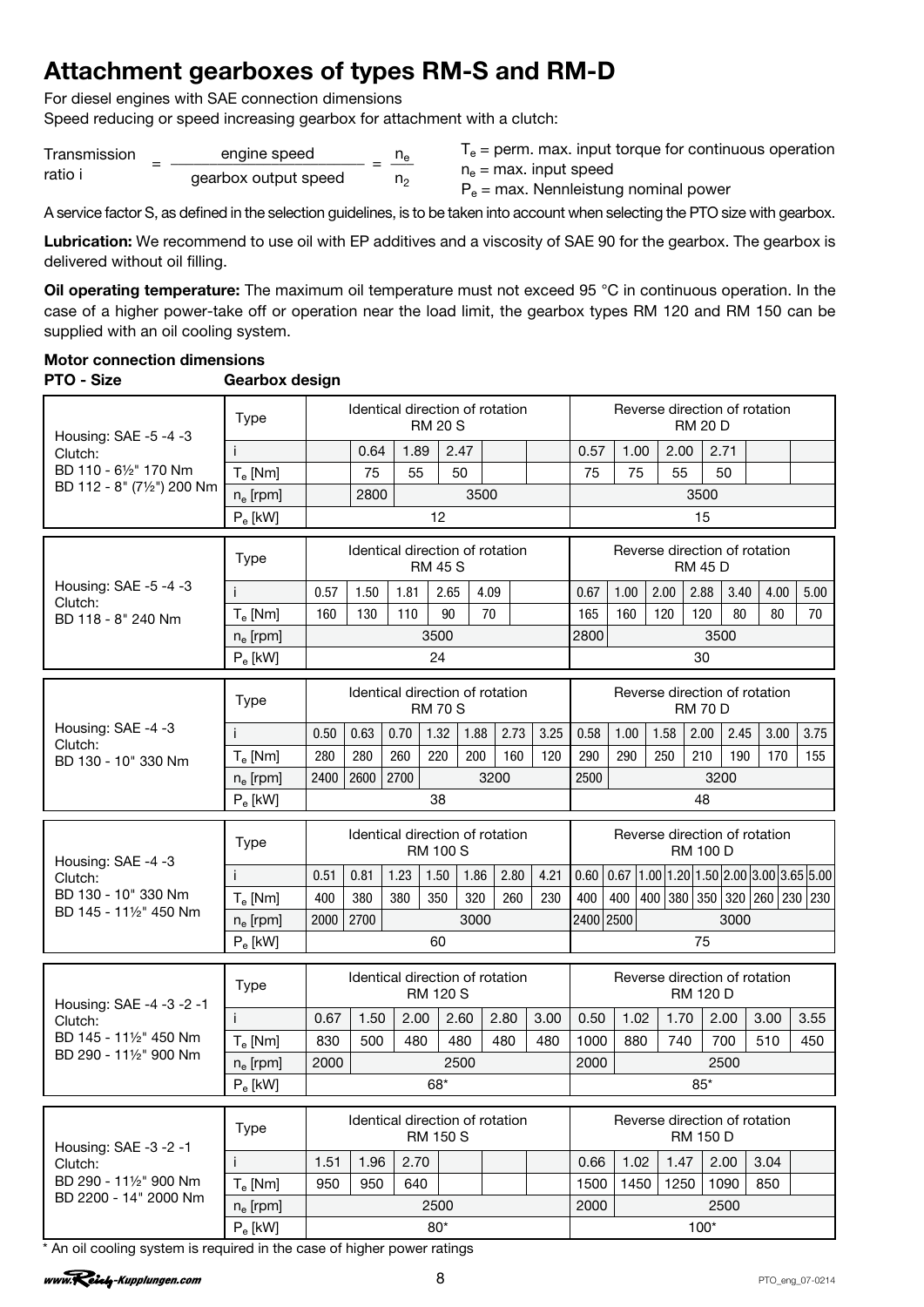# <span id="page-8-0"></span>Clutch of type RM-BD with attachment gearbox

For diesel engines with SAE connection dimensions - dimension table page 10. Gearboxes with output shaft, offset by 180° to the top, upon request.



| Gearbox    | Clutch         | $T_{\rm \tilde{U}}$ | Housing             | Flywheel connection |       |                |                      |       |  |  |  |
|------------|----------------|---------------------|---------------------|---------------------|-------|----------------|----------------------|-------|--|--|--|
| Type       | Type           |                     | <b>SAE</b>          | <b>SAE</b>          | $D_4$ | D <sub>5</sub> | Number of holes      | $D_8$ |  |  |  |
|            |                | N <sub>m</sub>      |                     | size                | mm    | mm             | $Z \times D_{\rm B}$ | mm    |  |  |  |
|            | <b>BD 110</b>  | 170                 | 5                   | $6\frac{1}{2}$ "    | 215.9 | 200            | $6 \times 8.5$       | 52    |  |  |  |
| RM 20 (-)  | <b>BD 112</b>  | 200                 | $3 \cdot 4$         | 8"                  | 263.5 | 244.5          | 6 x 11               | 62    |  |  |  |
|            | <b>BD 110</b>  | 170                 | 5                   | $6\frac{1}{2}$ "    | 215.9 | 200            | $6 \times 8.5$       | 52    |  |  |  |
| RM 45 (-)  | <b>BD 118</b>  | 200                 | $3 \cdot 4$         | 8"                  | 263.5 | 244.5          | 6 x 11               | 62    |  |  |  |
| RM 70 (-)  | <b>BD 130</b>  | 330                 | $3 \cdot 4$         | 10"                 | 314.3 | 295.3          | $8 \times 11$        | 72    |  |  |  |
| RM 100 (-) | <b>BD 130</b>  | 330                 | $3 \cdot 4$         | 10"                 | 314.3 | 295.3          | $8 \times 11$        | 72    |  |  |  |
|            | <b>BD 145</b>  | 450                 | $3 \cdot 4$         | $11\frac{1}{2}$     | 352.4 | 333.4          | $8 \times 11$        | 72    |  |  |  |
|            | <b>BD 145</b>  | 450                 | $3 \cdot 4$         | $11\frac{1}{2}$     | 352.4 | 333.4          | $8 \times 11$        | 72    |  |  |  |
| RM 120 (-) | <b>BD 290</b>  | 900                 | $1 \cdot 2 \cdot 3$ | $11\frac{1}{2}$     | 352.4 | 333.4          | $8 \times 11$        | 72    |  |  |  |
| RM 150 (-) | <b>BD 290</b>  | 900                 | $1 \cdot 2 \cdot 3$ | $11\frac{1}{2}$     | 352.4 | 333.4          | $8 \times 11$        | 72    |  |  |  |
|            | <b>BD 2200</b> | 2000                |                     | 14"                 | 466.7 | 438.2          | 8 x 14               | 80    |  |  |  |

# Clutches of types RM-BD and RM-BDS

### Permissible radial load on the gear shaft

For radial power take-off, the permissible radial load  $F_R$  in N is to be calculated according to the following formula while taking a service factor  $S_R$  for the type of drive into account:

| $P \cdot 19100$ |  |
|-----------------|--|
| $n_2 \cdot D$   |  |

P [kW]input power n2 [rpm] output speed D pitch diameter in m

| Gearbox                            | n <sub>2</sub>       |                          |       |        | Distance X [mm] |                            |       |                          | V-belt drive (compressor)      | $S_R = 5$     |
|------------------------------------|----------------------|--------------------------|-------|--------|-----------------|----------------------------|-------|--------------------------|--------------------------------|---------------|
| Type                               | rpm                  | 30                       | 40    | 50     | 60              | 80                         | 100   | 150                      |                                |               |
|                                    | 1000                 | 4000                     | 3800  | 3300   | 2800            | 2200                       |       | $\qquad \qquad$          |                                |               |
| <b>RM 20</b>                       | 2500                 | 3300                     | 2800  | 2400   | 2000            | 1600                       |       | $\overline{\phantom{a}}$ | ⅏<br>伟                         |               |
|                                    | 1000                 | $\overline{\phantom{0}}$ | 5000  | 4500   | 3900            | 3000                       | 2500  | -                        | 毌                              |               |
|                                    | <b>RM 45</b><br>2500 | -                        | 3800  | 3500   | 2900            | 2300                       | 1900  | $\overline{\phantom{a}}$ | ⋕<br>図                         |               |
| 1000<br>10500<br>-<br><b>RM 70</b> | 9000                 | 7800                     | 6500  | 5300   |                 | 囩<br>뢝<br><b>BAAAAAAAA</b> |       |                          |                                |               |
|                                    | 2500                 | $\overline{\phantom{0}}$ | 8000  | 7000   | 6000            | 5000                       | 4100  |                          | $\overline{\phantom{a}}$<br>∕� |               |
| <b>RM 100</b>                      | 1000                 | $\overline{\phantom{0}}$ | 12000 | 11000  | 10000           | 8300                       | 7000  | 5300                     | 伟<br>٠                         |               |
|                                    | 2500                 | $\overline{\phantom{0}}$ | 8500  | 7200   | 6500            | 5400                       | 4700  | 3500                     | 빠                              | 目<br>$\Theta$ |
|                                    | 1000                 | $\overline{\phantom{0}}$ | -     | 16000  | 14000           | 11500                      | 9700  | 7500                     |                                |               |
| <b>RM 120</b>                      | 2500                 | -                        | -     | 12500  | 11000           | 9000                       | 7900  | 5700                     | t KKKK KKKKK                   |               |
|                                    | 1000                 | ۰                        | -     | 19000  | 17000           | 14200                      | 12000 | 9000                     | ℡                              |               |
| <b>RM 150</b>                      | 2500                 |                          | ٠     | 17500" | 15800           | 13000                      | 11000 | 8200                     |                                | $i$ Fr.       |

# Type of drive

| Gear or chain drive       | $S_{\rm B} = 1.0$ |
|---------------------------|-------------------|
| V-belt drive              | $S_{\rm B} = 2.5$ |
| Flat belt drive           | $S_{\rm B} = 3.5$ |
| V-belt drive (compressor) | $S_B = 5$         |

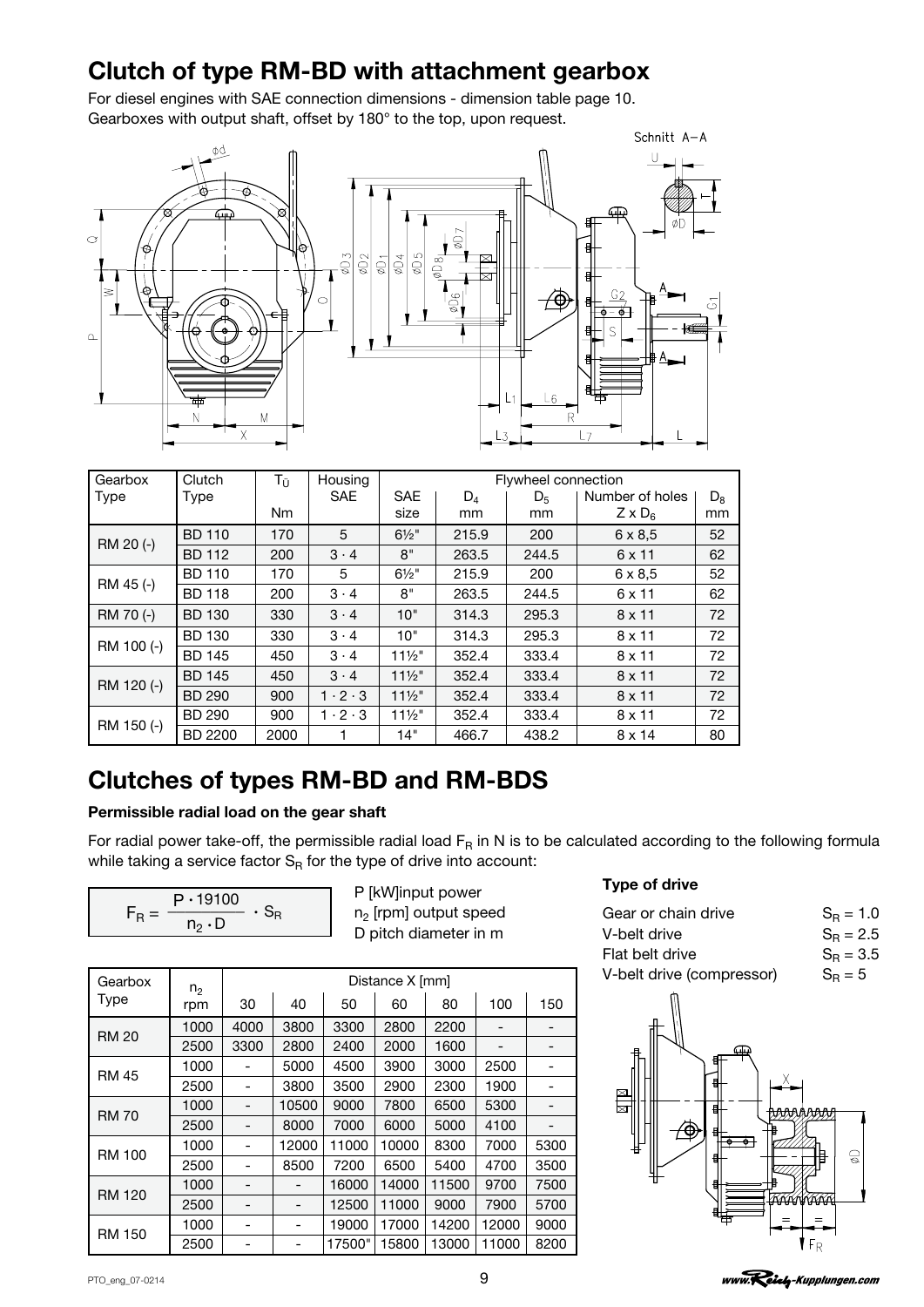# <span id="page-9-0"></span>Clutch of type RM-BD with attachment gearbox

| Gearbox     | Clutch         |                |       |                  |    |         | Shaft end |                                                                               |                 |     |                |            |     |               |     |     |                  |    |         | Lateral support areas |     |
|-------------|----------------|----------------|-------|------------------|----|---------|-----------|-------------------------------------------------------------------------------|-----------------|-----|----------------|------------|-----|---------------|-----|-----|------------------|----|---------|-----------------------|-----|
| <b>Type</b> | <b>Type</b>    | D <sub>7</sub> | $L_1$ | $L_3$            | D  |         |           | T                                                                             | G <sub>1</sub>  | Lᠷ  | L <sub>7</sub> | м          | N   | O             | P   | Q   | R                | S  | X       | G <sub>2</sub>        | W   |
|             |                | mm             | mm    |                  |    |         |           | $mm$ $\lfloor mm \rfloor$ $mm$ $\lfloor mm \rfloor$ $mm$ $\lfloor mm \rfloor$ |                 | mm  | mm             | mm         | mm  | mm            | mm  |     | $mm$   mm $ mm $ |    | l mm    |                       | mm  |
| RM 20 (-)   | <b>BD 110</b>  | 25             | 30    | 71               | 30 | 50      | 8         | 33                                                                            | M10             | 108 | 215.5          | 110        | 82  | 67.5          | 164 | 137 |                  |    |         |                       |     |
|             | <b>BD 112</b>  |                | 62    | 100              |    |         |           |                                                                               |                 | 80  | 187            |            |     |               |     |     |                  |    |         |                       |     |
| RM 45 (-)   | <b>BD 110</b>  | 25             | 30    | 71               | 40 | 70      | 12        |                                                                               | 43.5 M10        | 108 | 239.5          |            | 103 | 88.5 215      |     | 160 |                  |    |         |                       |     |
|             | <b>BD 118</b>  |                | 62    | 100              |    |         |           |                                                                               |                 | 80  | 211            | 130        |     |               |     |     |                  | -  |         |                       |     |
| RM 70 (-)   | <b>BD 130</b>  | 30             | 54    | 100              | 50 | 80      | 14        | 54                                                                            | M <sub>12</sub> | 114 | 256            | 155        |     | 125 121.5 278 |     | 170 |                  |    |         |                       |     |
|             | <b>BD 130</b>  | 30             | 54    | 100 <sub>l</sub> | 60 | 120 16* |           | 65                                                                            |                 | 114 | 286            | 183        | 135 | 135           |     |     |                  |    |         |                       |     |
| RM 100 (-)  | <b>BD 145</b>  |                | 40    |                  |    |         |           |                                                                               | M14             | 114 | 286            |            |     |               | 283 | 176 |                  | -  |         |                       |     |
|             | <b>BD 145</b>  | 30             |       | 100              | 70 |         |           | 76                                                                            |                 | 114 | 314            |            |     |               |     |     | 232              | 50 |         |                       |     |
| RM 120 (-)  | <b>BD 290</b>  |                | 40    |                  |    | 140     | 20        |                                                                               | M <sub>14</sub> | 147 | 347            | 220        | 170 | 160           | 337 | 208 | 265              |    | 380 M12 |                       | 238 |
| RM 150 (-)  | <b>BD 290</b>  | 30             | 40    | 100              | 80 | 140 24* |           | 87                                                                            | M20             | 147 | 409            |            |     |               | 384 |     | 292              | 50 |         | M <sub>2</sub>        |     |
|             | <b>BD 2200</b> | 35             | 25    | 100              |    |         |           |                                                                               |                 | 236 | 493            | 220<br>190 |     | 189           |     | 229 | 381              |    | 420     |                       | 159 |

\* Key not according to DIN 6885/1

Ordering example: Clutch designation RM 120-S-2,80 BD 290-11,5-2



Clutch type  $-$ 

Flywheel connection SAE size

Housing connection SAE size

# Clutches of type BDS

Within an enclosed housing version for free-standing installation



### Technical data / Dimension table

| <b>Size</b>     | Τü<br>Nm | $n_{max}$<br>rpm | A<br>mm | B<br>mm | С<br>mm | D<br>mm | E<br>mm | F<br>mm | G<br>mm | н<br>mm |                 | m<br>kg | J<br>kgm <sup>2</sup> |
|-----------------|----------|------------------|---------|---------|---------|---------|---------|---------|---------|---------|-----------------|---------|-----------------------|
| <b>BDS 112</b>  | 200      | 3500             | 474     | 330     | 70      | 148     | 80      | 36.51   | 9.52    | 41.3    | M <sub>10</sub> | 52      | 0.1175                |
| <b>BDS 118</b>  | 240      | 3500             | 511     | 330     | 70      | 148     | 100     | 44.45   | 12.70   | 50.8    | M <sub>10</sub> | 57      | 0.1373                |
| <b>BDS 130</b>  | 330      | 3100             | 587     | 368     | 70      | 160     | 140     | 57.15   | 15.87   | 65.1    | M <sub>10</sub> | 75      | 0.2875                |
| <b>BDS 145</b>  | 450      | 3100             | 623     | 368     | 70      | 155     | 165     | 75.15   | 15.87   | 65.1    | M14             | 83      | 0.4375                |
| <b>BDS 290</b>  | 900      | 2900             | 656     | 401     | 70      | 155     | 165     | 63.50   | 15.87   | 71.4    | M <sub>14</sub> | 106     | 0.6750                |
| <b>BDS 2200</b> | 2000     | 2400             | 862     | 573     | 114.5   | 215     | 140     | 88.90   | 22.22   | 100     | M20             | 264     | 3.000                 |
| <b>BDS 3300</b> | 3000     | 2400             | 890     | 601     | 114.4   | 215     | 140     | 88.90   | 22.22   | 100     | M <sub>20</sub> | 288     | 3.3750                |

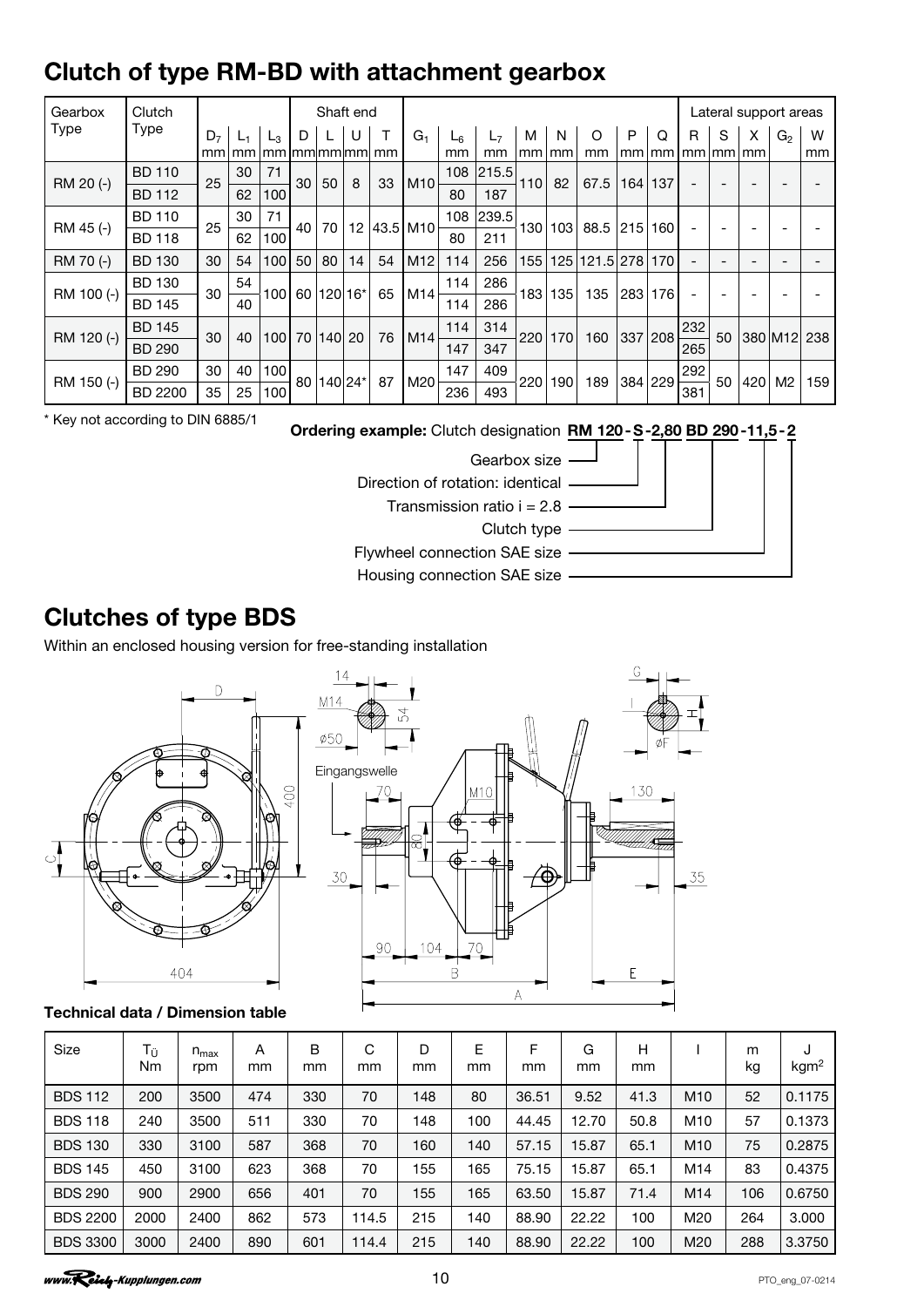Für Halteplatten befestigung

25

<span id="page-10-0"></span>

# Clutches of type RM-BDS with gearbox

Type with gearbox within an enclosed housing version for free-standing installation



| Size          |                |         |         |         | Inout shaft |         |          |    |     |         |         | Lateral support areas |             |             |                 |             |         |
|---------------|----------------|---------|---------|---------|-------------|---------|----------|----|-----|---------|---------|-----------------------|-------------|-------------|-----------------|-------------|---------|
|               |                | A<br>mm | B<br>mm | C<br>mm | Е<br>mm     | D<br>mm | U<br>mm  | mm | G1  | F<br>mm | н<br>mm | K <sub>1</sub><br>mm  | $K_2$<br>mm | $K_3$<br>mm | G <sub>2</sub>  | $X_1$<br>mm | O<br>mm |
| <b>RM 20</b>  | <b>BD 112</b>  | 526     | 369     | 128     | 90          | 50      | 14       | 54 | M14 | 140     | 403     | 194                   | 70          | 80          | M10             | 404         | 67.5    |
| <b>RM 45</b>  | <b>BD 118</b>  | 570     | 369     | 128     | 90          | 50      | 14       | 54 | M14 | 140     | 403     | 194                   | 70          | 80          | M10             | 404         | 88.5    |
| <b>IRM 70</b> | <b>BD 130</b>  | 627     | 403     | 128     | 90          | 50      | 14       | 54 | M14 | 140     | 403     | 194                   | 70          | 80          | M <sub>10</sub> | 404         | 121.5   |
| <b>RM 100</b> | <b>BD 145</b>  | 695     | 403     | 128     | 90          | 50      | 14       | 54 | M14 | 140     | 403     | 194                   | 70          | 80          | M10             | 404         | 135     |
| <b>RM 120</b> | <b>BD 145</b>  | 743     | 403     | 128     | 90          | 50      | 14       | 54 | M14 | 140     | 403     | 194                   | 70          | 80          | M10             | 404         | 160     |
| <b>RM 120</b> | <b>BD 290</b>  | 776     | 436     | 128     | 90          | 50      | 14       | 54 | M14 | 140     | 403     | 194                   | 70          | 80          | M10             | 404         | 160     |
| <b>RM 150</b> | <b>BD 290</b>  | 838     | 436     | 128     | 90          | 50      | 14       | 54 | M14 | 140     | 403     | 194                   | 70          | 80          | M10             | 404         | 189     |
| <b>RM 150</b> | <b>BD 2200</b> | 1027    | 630     | 135     | 135         | 80      | $24^{1}$ | 87 | M20 | 2)      | 552     | 2)                    | 2)          | 2)          | 2)              | 552         | 189     |

1) Keyway not according to DIN 6885/1

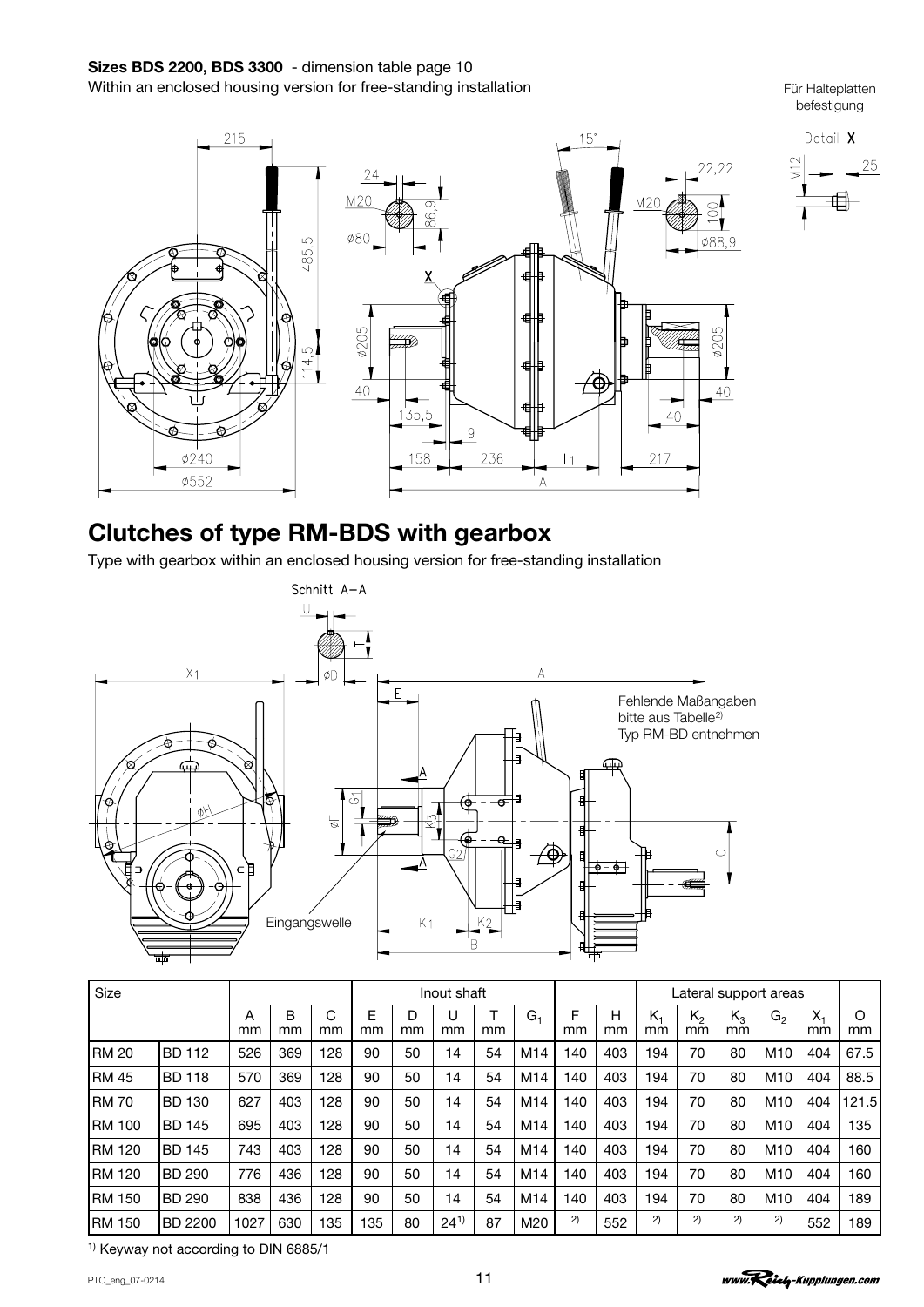# <span id="page-11-0"></span>Clutches of type BDP

For attachment to diesel engines

### With hollow shaft and internal teeth for mounting the pump shaft





| Size           | <b>SAE</b> | Flywheel                          | Maximum<br>torque - T <sub>ü</sub> | $n_{\text{max}}$ |     | Pump  |    |
|----------------|------------|-----------------------------------|------------------------------------|------------------|-----|-------|----|
|                |            |                                   | Nm                                 | rpm              | mm  |       | mn |
| <b>BDP 145</b> | $3 - 4$    | $11"$ <sup>1</sup> / <sub>2</sub> | 450                                | 3100             | 174 | SAE B | 20 |
| <b>BDP 290</b> | $-2-3$     | $11"$ <sup>2</sup>                | 880                                | 2900             | 207 | SAE C | 28 |

| Pump  | x  |  |  |  |  |
|-------|----|--|--|--|--|
|       | mm |  |  |  |  |
| SAE B | 20 |  |  |  |  |
| SAE C | 28 |  |  |  |  |

# Clutches of type BDSP

For free-standing installation

For attachment of a hydraulic pump



| <b>Size</b>     | Maximum<br>torque - $T_{\rm th}$ | $n_{max}$ |     | Pump  | X  |
|-----------------|----------------------------------|-----------|-----|-------|----|
|                 | <b>Nm</b>                        | rpm       | mm  |       | mn |
| <b>BDSP 145</b> | 450                              | 3100      | 463 | SAE B | 20 |
| <b>BDSP 290</b> | 880                              | 2900      | 496 | SAE C | 28 |



| Pump  | x  |  |  |  |  |
|-------|----|--|--|--|--|
|       | mm |  |  |  |  |
| SAE B | 20 |  |  |  |  |
| SAE C | 28 |  |  |  |  |

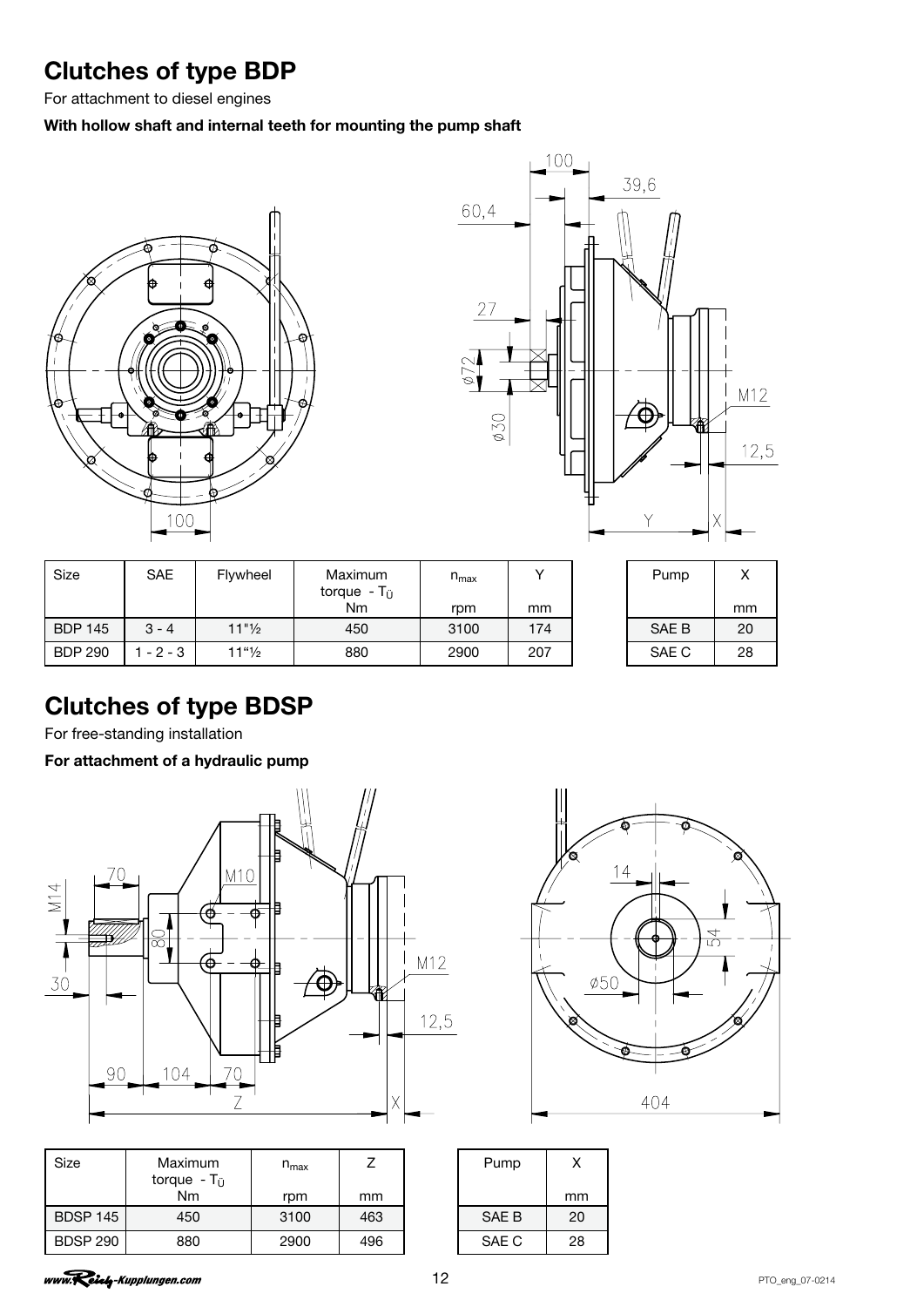# <span id="page-12-0"></span>Installation and operating instructions

### General

The clutches are factory adjusted and lubricated and need not be additionally adjusted or lubricated before use.

### The following instructions are essential to ensure a satisfactory operation of the clutch:

- The friction surfaces of the clutch must not come into contact with fuel or grease.
- Input power and engine speed should be within the permissible range of values.
- The permissible radial loads must not be exceeded in the case of radial shaft loads.
- The clutch must only be engaged at a slow running engine speed of not more than 1000 rpm
- The clutch must be engaged quickly over the full stroke in order to avoid unnecessarily prolonged slip times. This equally applies to the disengagement process.
- The clutch must be adjusted in due time in the case of lining wear.

# Assembly to the engine

The clutch is supplied in the engaged position, and the actuating lever (50) is not mounted.

Do not disengage the clutch until it is completely mounted to the engine.

Insert the pilot bearing into the location hole of the engine flywheel. The pilot bearing must be double sealed and lubricated for life.

The pilot bearing usually has an interference fit in the flywheel housing and a slip fit on the shaft end of the clutch.

If the flywheel housing is not provided with an interference fit for the pilot bearing, the pilot bearing must be secured with "Loctite" to the outside ring to prevent the pilot bearing from slipping out.

Screw the outside ring (38) to the engine flywheel and tighten the retaining screws to the specified tightening torque.

Lift the clutch assembly up into the engine attachment position and carefully bring the teeth of the friction lining (39) into mesh with the teeth of the outside ring (38) without damaging them.

Slide the shaft end of the clutch into the pilot bearing by drawing the clutch as far as possible towards the engine until the centering rim of the clutch housing fits into the centering of the engine housing. Then insert the retaining screws of the engine housing and tighten them crosswise in increments.

Put the actuating lever (50) into the correct position and lock it with the retaining screws. Thereafter, the clutch is ready for engagement and disengagement.

Make sure that the input shaft can be easily rotated by hand when the clutch is disengaged.

After assembly is complete, there must be no axial pressure acting on the crankshaft. Slightly tap against the clutch shaft for relief.

### Check the axial clearance of the crankshaft before putting the engine into operation.

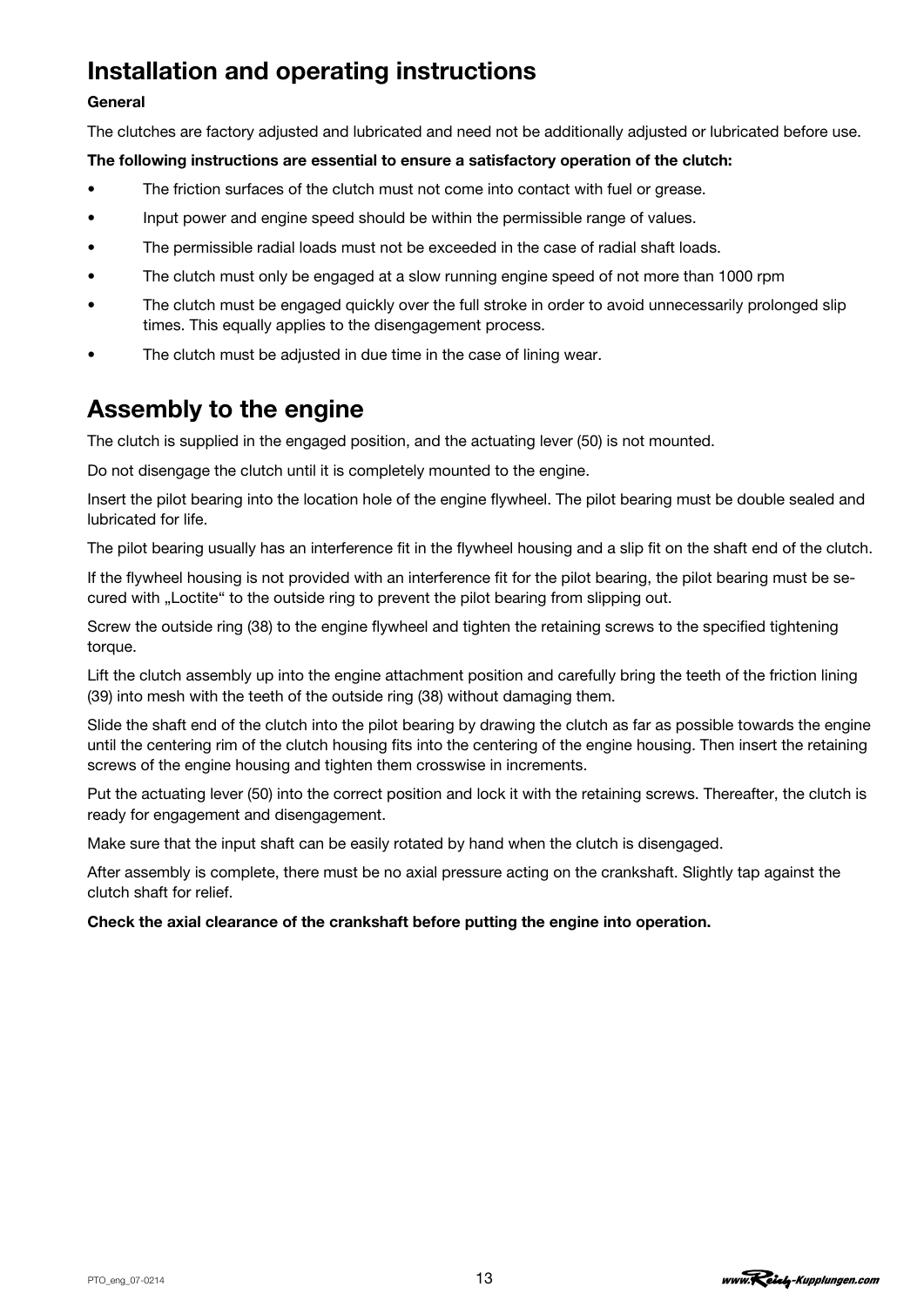# <span id="page-13-0"></span>Maintenance

### Lubrication

Clutches of types BD 110/112/118/130/145/290/390 should be relubricated every 300 operating hours:

- a) Shaft bearings via grease nipples
- b) Actuator ring bearing only accessible after removal of the inspection cover
- c) Cross shaft via lubrication point

Clutches of types BD 2200/3300/3500 should be relubricated every 100 operating hours:

- a) Shaft bearings via grease nipples
- b) Actuator ring bearing via grease nipples provided outside the housing
- c) Cross shaft via grease nipples every 600 operating hours

Clutches of type RM-BD with gearbox

The oil level of clutches with gearbox must be checked at periodic intervals. The first oil change should be carried out after the initial 100 operating hours.

Further oil changes are necessary after 500 to 1000 hours depending on the type of duty cyle.

Oil with EP additives and a viscosity of SAE90 should be used.



### Clutch adjustment

Proper adjustment of the clutch is of essential importance to ensure a satisfactory service life. It is the responsibility of the user to periodically check for proper adjustment.

The clutch must not be adjusted while the engine is running.

The clutch needs adjusting when the engaging force to be applied is found to be less than required or if the gap dimension X is larger than 1.3 mm. For adjustment, remove the inspection cover in front of the clutch housing and disengage the clutch. Rotate the clutch into a position that allows for pressing against the thrust piece (49) with the aid of a screwdriver. Using a screwdriver, rotate the adjusting ring (34) clockwise until the thrust piece locks in place. When the clutch is engaged, a distance dimension of  $x = 0.5 - 0.7$  mm must be available. Repeat the adjustment process, if necessary.



# Safety precautions

lt is the customer's and user's responsibility to observe the national and international safety rules and laws. Proper safety devices must be provided for the coupling to prevent accidental contact.

Check all bolted connections for the correct tightening torque and fit after a short running period preferably after a test run.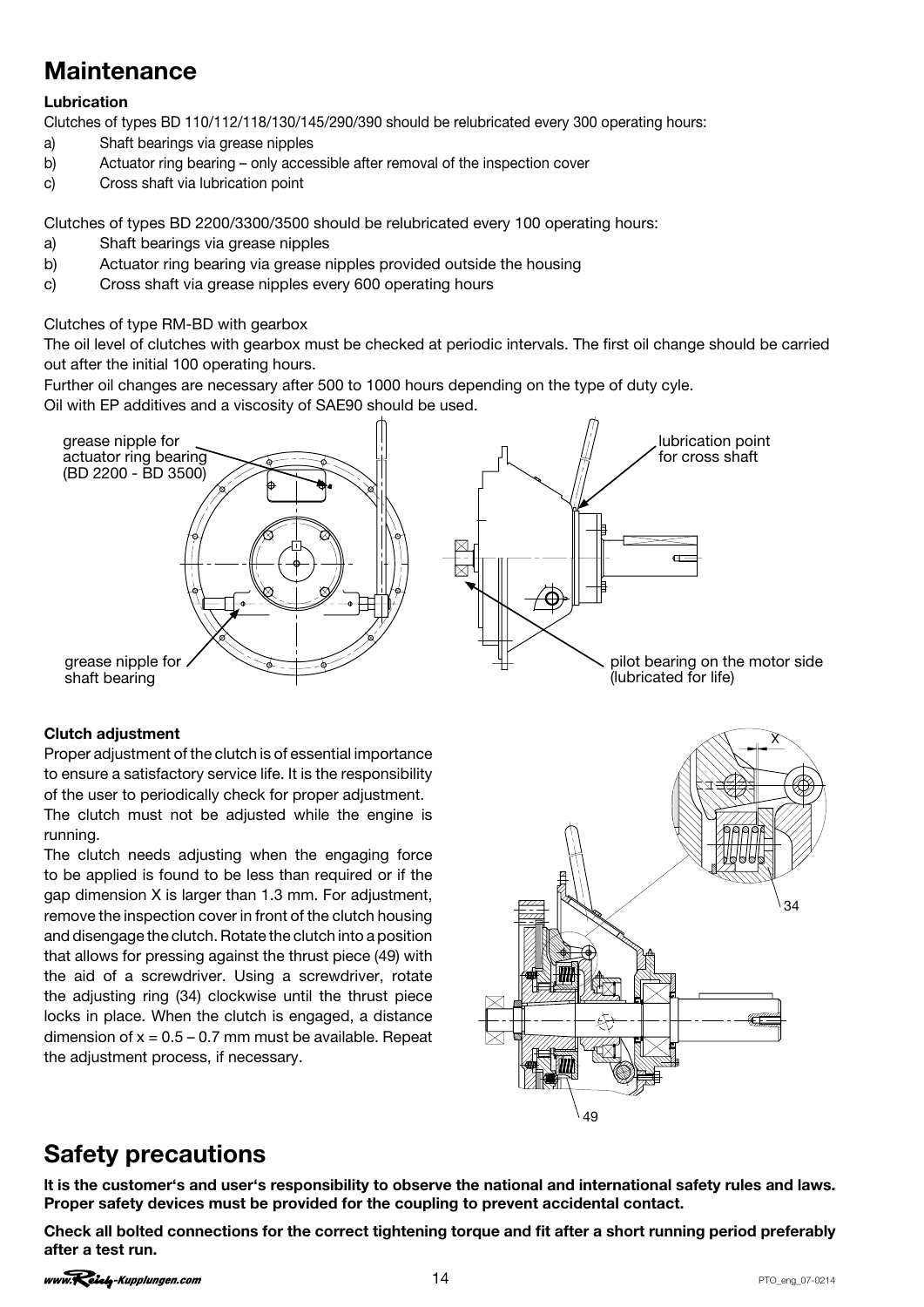# <span id="page-14-0"></span>PTO component parts

Please quote the PTO type and the item number of the component part in question in the case of spare parts orders.



- 1. SAE housing
- 2. angle lever
- 3. screw
- 4. dowel pin
- 5. pin
- 6. retaining ring
- 7. roller
- 8. inspection cover
- 9. screw
- 10. grease nipple
- 11. screw
- 12. spring washer
- 13. sealing ring
- 14. retaining ring
- 15. bearing housing
- 16. grease nipple
- 17. shaft bearing arrangement
- 18. bearing cover
- 19. sealing ring
- 20. key
- 21. input shaft
- 22. keyr
- 23. screw
- 24. spring washer
- 25. spring washer
- 26. retaining ring
- 27. retaining ring
- 28. cross shaf
- 29. dowel pin
- 30. actuating arm
- 31. ball bearing
- 32. actuator ring
- 33. actuating sleeve
- 34. adjusting ring
- 35. pressure spring
- 36. pressure plate
- 37. retaining ring
- 38. outside ring
- 39. friction lining
- 40. hub
- 41. internal disc
- 42. pressure plate
- 43. pressure spring
- 44. key
- 45. nut
- 46. lock pin
- 47. screw
- 48. pressure spring
- 49. thrust piece
- 50. actuating lever
- 51. retaining ring
- 52. disc
- 53. screw
- 54. spring washer
- 55. nut
- 56. dowel pin
- 57. seal
- 58. grease nipple
- 59. connecting plate
- 60. nut
- 61. dowel pin
- 62. spring washer
- 63. nut